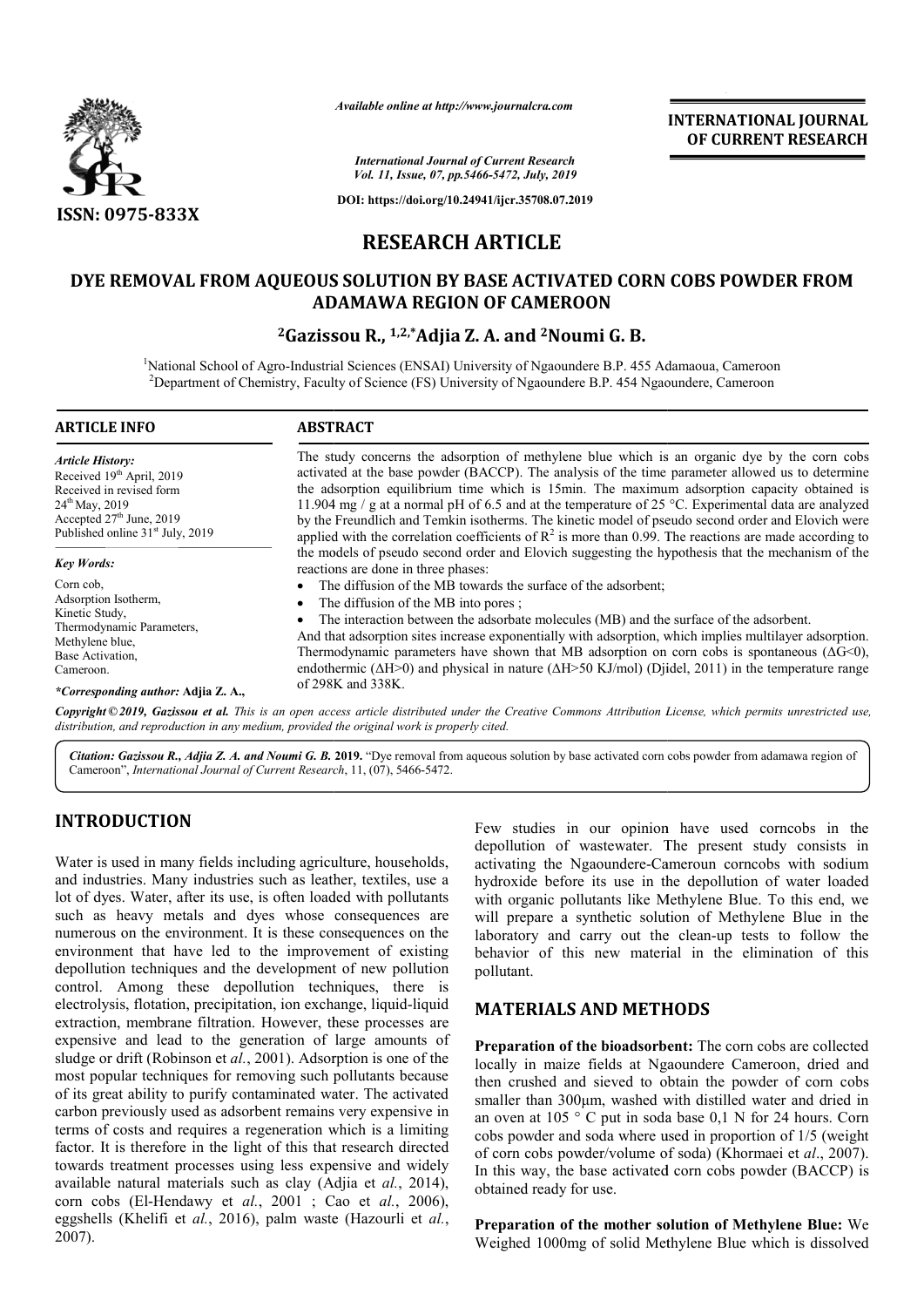in 1 liter of distilled water. The resulting MB solution is 1000  $mg/L$ .

**Adsorption in batch mode:** The adsorption in batch mode was done using a magnetic stirrer at a constante rate of 250tr/min on which was deposited a 250 mL beaker containing our BM solution of concentration 10mg / L at a volume of 20mL to which 100mg of corn cobs powder was added for predefined times. The corn cobs powder is separated from the solution using whatmann filter paper and the optical density is read from a spectrophotometer to determine the residual concentration using the calibration line.

### **RESULTS AND DISCUSSION**

**The influence of the contact time:** We studied contact time using the initial concentration of 10mg / L, the MB volume of 20mL and a corn powder mass of 100mg. No pH adjustment of the solution. The result obtained gave us Figure 1 below. We got the contact time of 15min, needed to reach balance. Time from which we observe the stability of the curve.

**Influence of the dose of the adsorbent:** To study the influence of the dose of the adsorbent, the initial concentration of 10mg / L, a MB volume of 20 ml was used and the mass of corn cobs powder was varied from 100mg to 600mg in steps of 100mg keeping the pH of the natural solution without adjustment. Figure 2 below gives us the result of this experiment. The adsorption is maximum at the mass of 100mg which in the continuation of the work is considered as being the optimal mass. The efficiency of the elimination decreases when the mass of the adsorbent increases, this same tendency is also observed in the works of (Mira et *al.*, 2016) when they eliminated Methylene Blue by three types of unactivated eucalyptus powder of different grain size. This behavior can be explained by the fact that, as long as the amount of adsorbent added to the dye solution is low, the dye cations can easily access the adsorption sites. The addition of adsorbent makes it possible to increase the number of adsorption sites, but the dye cations have more difficulty in approaching these sites because of the bulk. A large amount of adsorbent creates agglomerations of particles, resulting in a reduction in the total adsorption surface area and, consequently, a decrease in the amount of adsorbate per unit mass of adsorbent (Asmaa et *al.,* 2010).

**Influence of initial concentration:** To study the influence of the initial concentration we varied the initial concentration from  $10mg / L$  to  $60mg / L$  in steps of  $10mg / L$ , a volume of 20mL and a corn cobs powder mass of 100mg keeping the pH of the natural solution without adjustment. The result of this experiment is given in Figure 3 below. We observe that the curve has two levels: the first level when the curve increase, which results in the increasing of the efficiency of the elimination situeted at the concentration less than 10 mg/L and the second step which shows a general decrease of the curve which results in the decrease of the efficiency of the elimination situated at the concentration more than 10 mg/L. We conclude that, the efficiency of the eliminationis the function of the concentration of the solution. When the pollutant concentration increases, the efficiency of the removal decreases because of the fact that, at low concentrations, the ratio of the initial number of MB to the available adsorption surface is low, therefore the removal rate becomes

concentration independent, and at high concentrations saturation of the available adsorption sites is observed, and thus the adsorption becomes concentration dependent. Adsorption rates decrease when the dye concentration increases, this is an increase in competition at the adsorption sites, whereas competition decreases at active sites of the adsorbent at low concentrations (Dawood and Sen, 2012). The best performance is obtained at the concentration of 10 mg / L.

**Influence of initial Ph:** The initial pH of the colored solutions is a very important parameter to control the adsorption process (Tavlieva et *al.*, 2013), it has an effect on the adsorbed quantity. It can change:

- The surface charge of the adsorbent ;
- The degree of ionization of the adsorbate ;
- The degree of dissociation of the functional groups of the active sites of the adsorbent (Nandi and Sunil, 2017).

To study the influence of the initial pH we used the initial concentration of 10mg / L, a volume of 20mL and a corn cobs powder mass of 100mg by varying the pH of the solution from 2 to 12 by adjusting the pH of the solution, using a solution of soda and sulfuric acid of normality 0,1N. The result of this experiment is given in Figure 4 below. To study the influence of the initial pH we used the initial concentration of 10mg / L, a volume of 20 mL and a corn cobs powder mass of 100mg by adjusting the pH of the solution from 2 to 12 using a solution of soda and sulfuric acid of normality 0,1N. The variation of the MB adsorption rate as a function of the pH is graphically represented in figure 4 below.

There is an increasing trend of the curve showing three levels. The first between  $pH < 2$ , the curve grows faster with the increase in pH, the second where 2˂pH˂8, the curve grows less faster with the increase in pH and the third where 8˂pH˂12, the growth of the curve is less sensitive with the increase in pH. The result shows that the removal efficiency increases and reachs 99,02% with pH increasing. The maximun elimination is reached at  $pH = 12$ . This increase in MB adsorption with increasing of pH is noted in the work of (Saritha et *al*., 2015).

**Influence of temperature:** The influence of temperature on the adsorption of MB was studied using beakers containing 20 mL of solutions each, immersed in a thermostatically controlled water bath to preserve the desired constant temperature, the values of the temperatures studied were 25; 35; 45, 55 and 65 ° C respectively. The whole is agitated during the contact times which is 15min and the filtra is analyzed spectrophotometrically. The result of this study is shown in Figure 5 below. The observation of the figure above, allows us to see that the percentage of removal of MB by corn cobs powder increases with the increase in temperature which explains the endothermic nature of the reaction. In addition, it is observed that an increase in temperature improves the adsorption capacity of the MB by the corn cobs powder. The effect of temperature on the adsorption of cationic dyes has been studied in many studies, most of them have noted a positive influence of temperature on the adsorption capacity (Doğan et *al.*, 2007). Increasing the temperature facilitates diffusion of the adsorbed molecules to the internal pores of the adsorbent particles by decreasing the viscosity of the solution.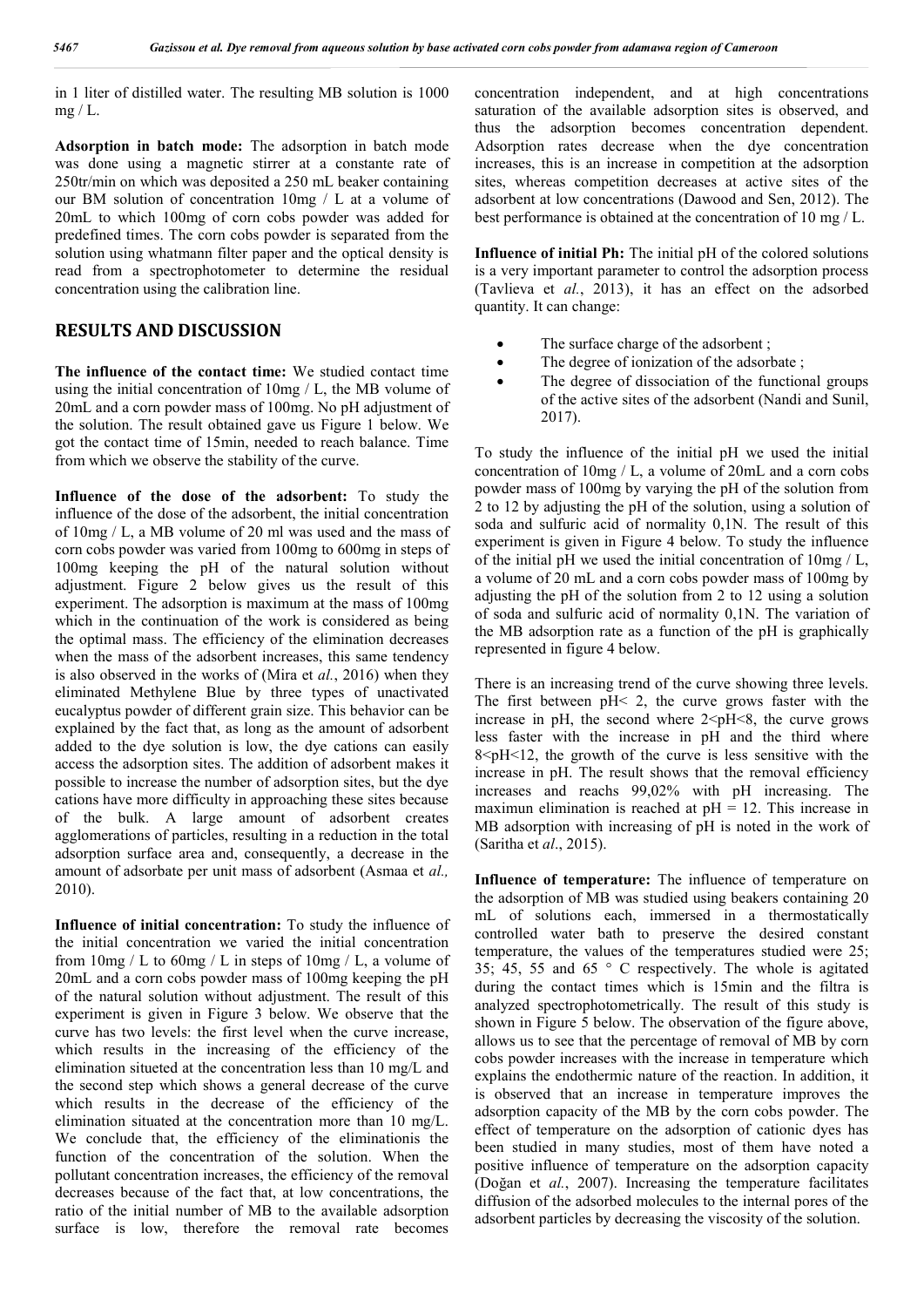

**Fingure 1. Influence of contact on adsorption of MB by BACCP**



**Figure 2. Influence of contact on adsorption of MB by BACCP**



**Figure 3. Influence of initial concentration of MB**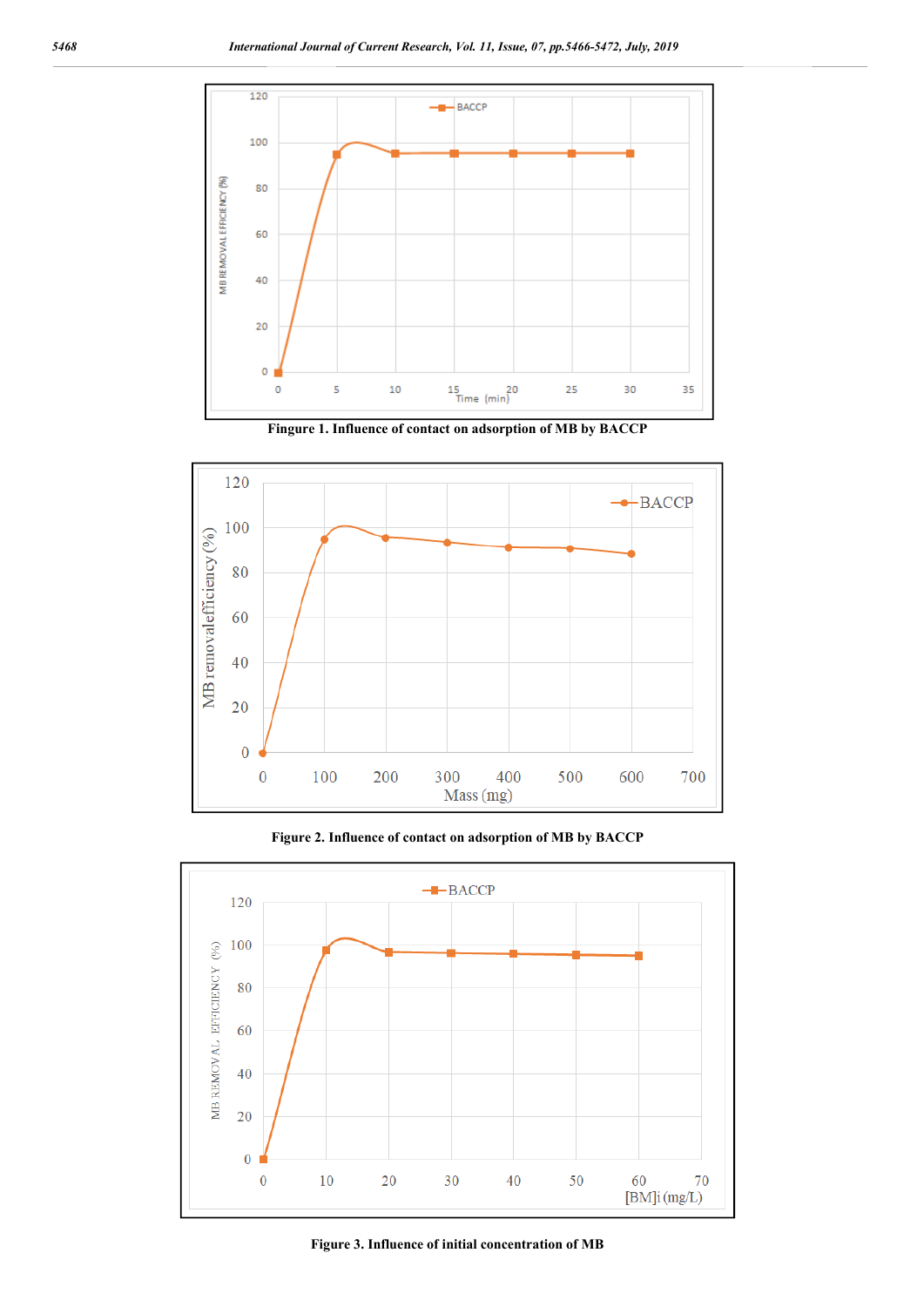

**Figure 4. Influence of initial pH on MB adsorption**



**Figure 5. Influence of temperature on MB adsorption**



**Figure 6. Freundlich Isotherm**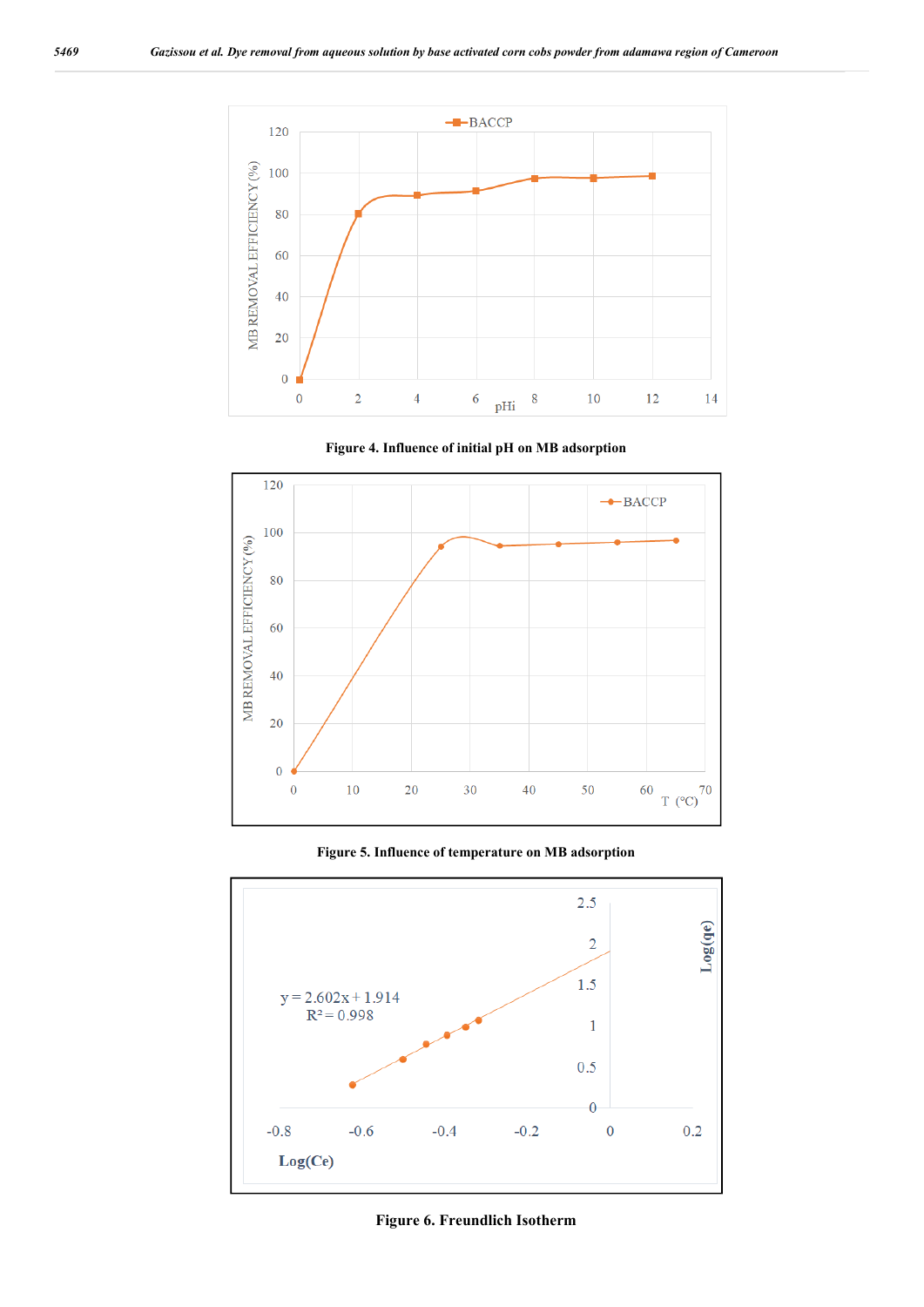

**Figure 7. Temkin Isotherm**

**Table 1. Parameters of the Freundlich and Temkin adsorption isotherm**

| $C$ $D$ <sub><math>C</math></sub><br>∩RN⊺ | Freundlich<br>lsotherm of                                                                                                                                                                                                                                                                 |        |                     |                  | <sup>r</sup> emkin<br>Isotherm of |         |  |
|-------------------------------------------|-------------------------------------------------------------------------------------------------------------------------------------------------------------------------------------------------------------------------------------------------------------------------------------------|--------|---------------------|------------------|-----------------------------------|---------|--|
|                                           | $l-n$<br>$\mathbf{r}$ n<br>and the contract of the contract of the contract of the contract of the contract of the contract of the contract of the contract of the contract of the contract of the contract of the contract of the contract of the contra<br>$K_F$ mg <sup>\</sup><br>. . |        | $\mathbf{D}^2$<br>v |                  | /요<br>$\cdot$ $\mu$               | D.<br>- |  |
| <b>BACCP</b>                              | 2.478                                                                                                                                                                                                                                                                                     | 10.593 | 0.682               | N 987<br>$-101.$ | 4697<br>.410                      | 0.943   |  |



**Figure 8. Isotherme d'adsorption du BM par PEMAB.**

#### **Adsorption isotherms**

**The Freundlich isotherm:** The Freundlich model (1909) applies to many cases, in particular those of multilayer adsorption with possible interactions between the adsorbed molecules. The linear expression of the Freundlich equation is:

$$
\ln q_e = \ln K_f + \frac{1}{n} \ln C_e \tag{1}
$$

 $K_f$  (mg (1-n) .Ln.g<sup>-1</sup>) is a constant relative to the adsorption capacity. Ce  $(mg.L^{-1})$  is the concentration of BM at equilibrium and qe is the adsorption capacity  $(mg.g^{-1})$ , (Figure 6).

**Temkin Isotherm:** Temkin's (1940) model is based on the assumption that the adsorption heat due to interactions with the adsorbate decreases linearly with the rate of recovery during adsorption in the gas phase. It is an application of the Gibbs relation for adsorbents whose surface is considered to be energetically homogeneous.

(Limousin et *al.*, 2007, Gimbert et *al.*, 2008) have proposed using this model in the liquid phase, tracing qe to lnCe according to the following expression:

$$
\frac{q_e}{q_{max}} = \theta = \frac{RT}{\Delta Q} \ln(K_T, C_e)
$$
 (2)

 $R = 8.314$  J.mol-1.K-1

T: absolute temperature (in K)

ΔQ: variation of adsorption energy (in J.mol-1)

 $K_T$ : Temkin's constant (in L.mg-1)

 $B_T = (q \text{ m RT}) / \Delta Q$  is the slope of the representation of the equation

$$
q_e = B_T \ln A + B_T \ln X_e \tag{3}
$$

The introduction of the value of  $q_m$  (for example from the application of Langmuir) makes it possible to calculate the variation of adsorption energy ΔQ , (Figure 7).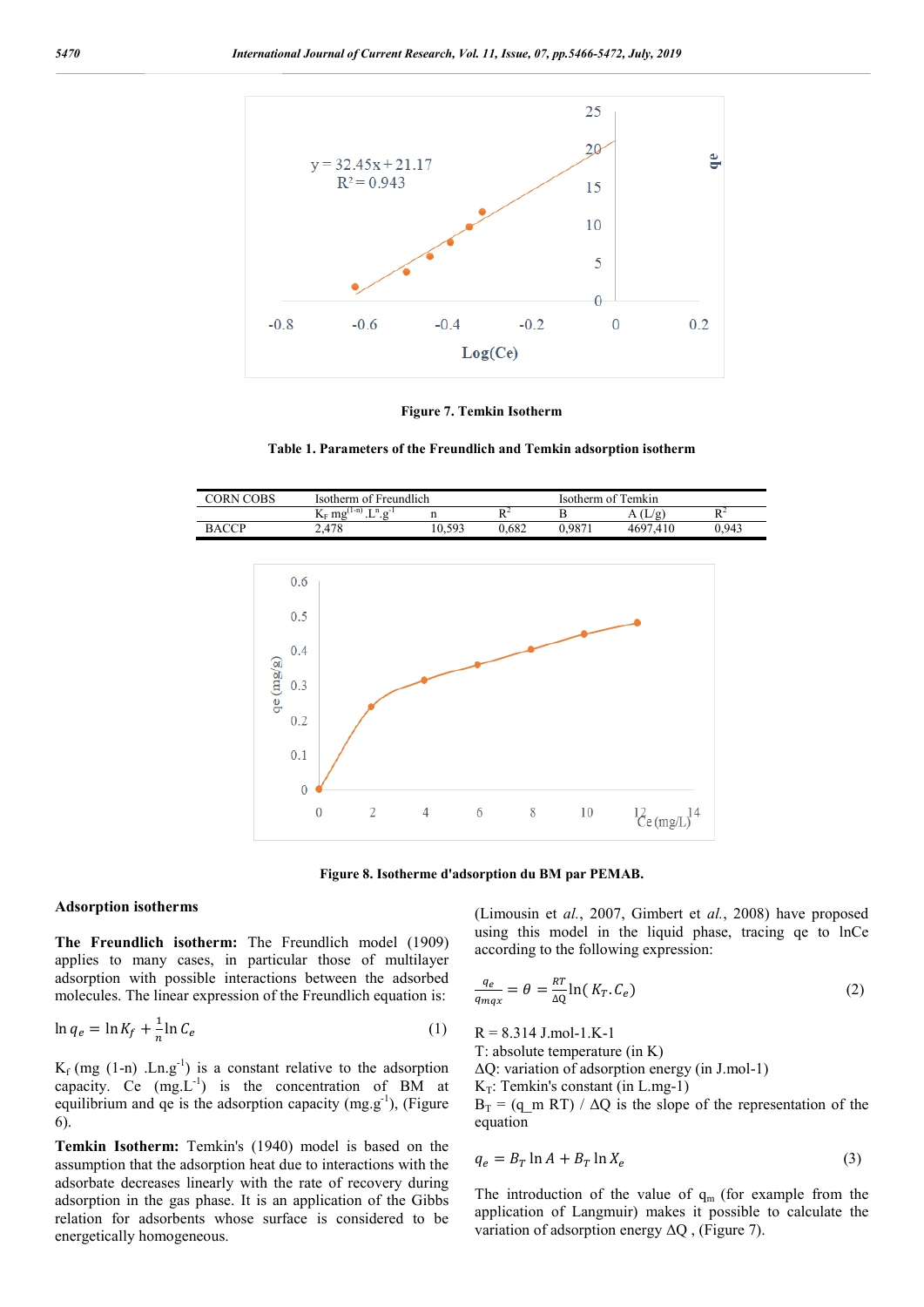The following table 1 gives a summary of the adsorption isotherm constants of BM by corncobs.

According to the Freundlich isotherm,  $n > 1$ , then the reaction is favorable.  $R^2 > 0.90$  in the case of the Temkin isotherm, this isotherm is used to describe the adsorption phenomena studied. In order to plot the variation of the amount of adsorbed MB per gram of adsorbent (qe) as a function of the equilibrium concentration (Ce). MB adsorption isotherms were made by the corn cobs at 25  $\degree$  C, at normal pH of the solution without adjustment and at equilibrium time of 15 minutes using the following relationship:

 $q_e = \frac{(c_i - c_e)N}{m}$  $\frac{1}{m}$  (4)

Where:

Ci : the initial concentration of the MB solution ; Ce : the concentration of the MB solution after adsorption ; m: the mass of the corn cobs powder used ;

V: the volume of the BM solution.

The modeling results obtained gives us the following figure 8. This figure has two stages: a first narrow stage corresponding to a faster adsorption of the dye and the second which corresponds to the slowing down of the adsorption. The adsorption of MB is very strong at low residual concentration, which indicates a high affinity between the MB and the adsorbent. In addition, the curve shows that the amount adsorbed increases rapidly and reaches the maximum adsorption amount of MB which is 11.904 mg / g. It should be remembered that the increase in temperature has improved the adsorption of MB by corn cobs. The curve of figure 8 is in the form L, it corresponds to the low concentrations of solute in water. The isotherm is convex, which suggests a gradual saturation of the solid. It should also be noted that when this tends towards zero, the slope of the isotherm is constant. L forms is the form of the IUPAC classification.Our experimental results have been confronted with the theoretical models of Freundlich and Temkin. We have established the theoretical models on the basis of certain assumptions. The experimental data obtained, we seem to be in agreement with the hypotheses, this allows us to assume that the assumptions made are true for the experiment conducted. This allowed us to obtain information on the adsorption mechanism.

#### **Conclusion**

It was for us in this study to remove Methylene Blue from the wastewater using a bioadsorbent obtained from the basic activation of the native corn cobs powder. It is obvious that this study is a plus in the water treatment sector. The Methylene Blue solution studied is obtained by synthesis in the laboratory. We then studied the influences of certain parameters such as the contact time, the influence of the adsorbent dose, the initial concentration, the influence of the initial pH and the temperature that allowed us to analyze the phenomenon of adsorption. We also studied kinetics and thermodynamic parameters. The adsorption equilibrium was reached after 15 minutes. The experimental data are analyzed using the Freunlich and Timkin isotherms. The value of the Frendlich constant nf obtained is greater than 1, we are in phase of a favorable adsorption. The Temkin model explains this phenomenon better: the adsorption heat due to interactions with the adsorbate decreases linearly with the recovery rate during adsorption.

The kinetic model of Elovich is applicable to this adsorption with  $R^2 = 0.99$ , which means that the adsorption sites increase exponentially with the adsorption, leading to a multilayer adsorption. The pH change showed that the adsorption increases with increasing pH and that the maximum adsorption is reached at  $pH = 12$  giving a yield of 98.71%. The adsorption phenomenon observed is endothermic and of a physical nature. Basal activation improved the adsorption capacity of the corn cobs powder.

#### **Acknowledgements**

I would like to thanks my project guide and other scientifics members of chemical engineering department in university of Ngaoundere (Cameroon) to provide necessary facilities.

#### **REFERENCES**

- Adjia Z. H., Villiéras F. et Kamga R. 2014. Depollution des eaux usees par les argiles alluviales. Editions à EUE d'un livre, Référence du livre : 978-613-1-59387-1 (ISBN 978-613-1-59387-1) ; ISBN-10: 6131593876 ; EAN: 9786131593871 ; Maison d'édition: Editions universitaires europeennes; Site Web: http:// www.editions-ue.com/ ; Publié le:18-09-2014.500pp.
- Asmaa B. K., Badia M., Mohsine H., Mina B. et 2010. Abdelghani Y., Élimination du colorant basique « Bleu de Méthylène » en solution aqueuse par l'argile de Safi, Volume 23, Numéro 4, p.375–388.
- Cao Q., Xie K., Lv Y., Bao W. 2006. Process effects on activated carbon with large specific surface area from corn cob*. Bioresour. Technol*. 97, 110–115.
- Dawood S., Sen T. K. 2012. Removal of anionicdye congo red from aqueus solution by raw pine and acid- treated pine cone powder as adsorben t: Equilibrium, thermodynamic, kinetics, mechanism and process design. *Water Research* 46 1933-1946.
- Djidel Tadjia, Mémoire de Magister, 2011. Etude de la préparation d'un charbon actif à partir des grains d'olives et application sur des rejets industriels p 69.
- Doğan M., Özdemir Y., Alkan M. 2007. Adsorption kinetics and mechanism of cationic methyl violet and methylene blue dyes onto sepiolite. *Dyes and Pigments* ; 75:701 - 713.
- El-Hendawy, A.N.A., Samara, S.E., Girgis, B.S. 2001. Adsorption characteristics of activated carbons obtained from corncobs, Colloids Surf, A: Physicochem, Eng, Aspects, 180, 209–221.
- Gimbert F., Crini N.M., Renaut F., Badot P.M., Crini G. 2008. Adsorption isotherm models for dye removal by cationized starch-based material in a single component system: *Error analysis, Journal of Hazardous Materials*.
- Hazourli S., Ziati M., Hazourli A., Cherifi M. Valorisation d'un résidu naturel lignocellulosique en charbon actif exemple des noyaux de dattes- Revue des Energies Renouvelables ICRESD-07 Tlemcen 187-192 (2007).
- Khelifi O., Mouna N., A.M. Affoune. Biosorption of Nickel (ii) ions from aqueous solutions by using chicken eggshells as low-cost biosorbent. *Algerian Journal of Environmental and Technology Avril edition*. Vol.2 N°1 (2016) ISSN :2437-1114 www.aljest.webs.com. (2016)
- Khormaei, M., Nasernejed B., Edrisi M., Eslamzadeh T. 2007. "Copper bio sorption from aqueous solution by Sour orange residu", *Journal of Hazardous Material.,* 149, 269  $-274.$